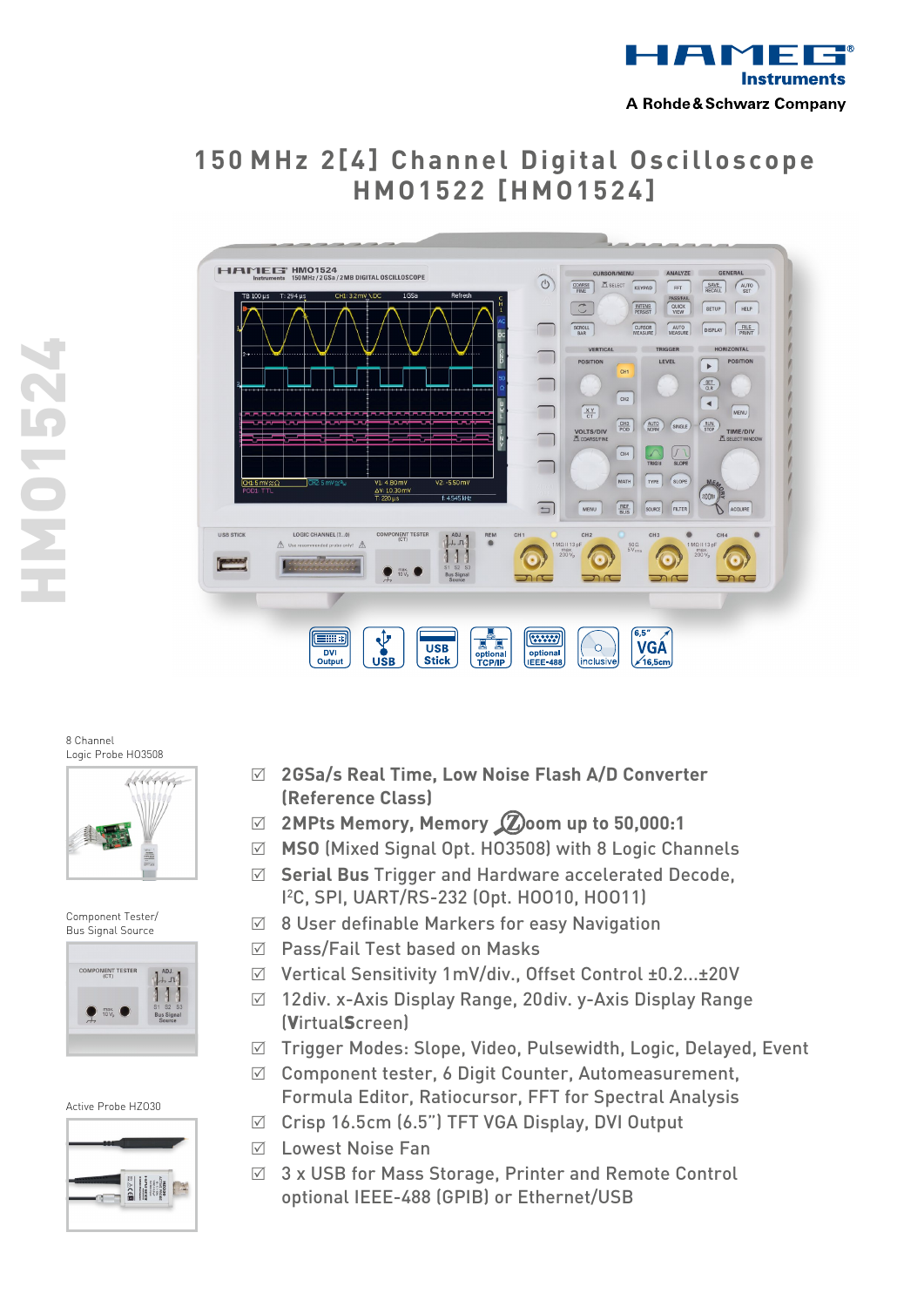## **150MHz 2 [4] Channel Digital Oscilloscope HMO1522 [HMO1524]**

All data valid at 23°C after 30 minute warm-up.

LED  $400 \text{ cd/m}^2$ 

1 MΩ || 14 pF ±2 pF<br>DC, AC

100MHz (1mV, 2mV)/div

1 mV/div....5 V/div. (1-2-5 Sequence)

 $200V$  (DC + peak AC),  $50\Omega$  <5V<sub>rm</sub>

CH 1, CH 2, LCH 0...7 (logic channels) [CH 1, CH 2, LCH 0…7, CH4] with Option HO3508

**Display** Display: 16.5cm (6.5") VGA Color TFT<br>
Resolution: 640 x 480 Pixel **Resolution:** 640 x 480 Pixel<br>**Backlight:** LED 400 cd/m<sup>2</sup> Display area for curves: without menu 400 x 600 Pixel (8 x 12 div.) with menu  $400 \times 500$  Pixel  $(8 \times 10)$  div.)<br>or depth:  $256$  colors **Color depth:**  $256 \text{ cm}$ <br>Intensity steps per trace:  $0...31$ Intensity steps per trace:

#### **Vertical System**

Channels: **DSO mode** CH 1, CH 2 [CH 1...CH 4]<br> **MSO mode** CH 1, CH 2, LCH 0...7 (log

Auxiliary input: Frontside [Rear side] **Function** Ext. Trigger<br> **Impedance** 1 MQ || 14 pl Coupling<br>Max. input voltage Max. input voltage 100V (DC + peak AC)<br>XYZ-mode: All analog channels c XYZ-mode: All analog channels on individual choice **Invert:** CH 1, CH 2 [CH 1...CH 4] Y-bandwidth (-3dB): 150 MHz (5mV...10V)/div

Lower AC bandwidth: Bandwidth limiter (switchable): approx. 20MHz **Rise time** (calculated):  $\times 2.4$  ns<br>DC gain accuracy 2% DC gain accuracy<br>Input sensitivity: It sensitivity:  $13$  calibrated steps<br>CH 1, CH 2 [CH 1...CH 4]  $1 \text{ mV/div}$ ....5V/div. [1 Variable **Between** calibrated steps Inputs CH 1, CH 2 [CH 1…CH 4]: Impedance 1MΩ || 14pF ±2pF Coupling DC, AC<br>
Max. input voltage 200V (D Measuring circuits: Measuring Category | (CAT I), UL 61010B-1<br>
Position range the state of the state of the state of the state of the state of the state of the state of the Position range Offset control:<br>1mV, 2mV 1 mV, 2 mV  $\pm 0.2$ V - 10 div. \* Sensitivity<br>5...50 mV  $\pm 1$ V - 10 div. \* Sensitivity **5…50 mV**  $\pm 1$  V - 10 div. \* Sensitivity<br>**100 mV**  $\pm 2.5$  V - 10 div. \* Sensitivity **100 mV**  $\pm 2.5V - 10 \text{ div.}$  \* Sensitivity<br>**200 mV...2V**  $\pm 40V - 10 \text{ div.}$  \* Sensitivity  $200 \,\mathrm{mV}$ …2V  $\pm 40 \,\mathrm{V}$  - 10 div.  $*$  Sensitivity 5V  $±100V - 10$  div. \* Sensitivity Logic channels With Option HO3508 Select. switching<br>thresholds

TTL, CMOS, ECL, 2 x User -2...+8V Impedance 100kΩ || <4pF **Coupling** DC<br> **Max.** input voltage 40  $40V$  (DC + peak AC)

#### **Triggering** Analog channels:

Automatic: Linking of peakdetection and triggerlevel Min. signal height 0.8 div.; 0.5 div. typ. Frequency range 5Hz...200 MHz Level control range From peak- to peak+ Normal (without peak): **Min. signal height** 0.8 div.; 0.5 div. typ.<br> **Frequency range** 0...250 MHz Frequency range Level control range  $-10...+10$  div from center of the screen<br>Operating modes: Slope/Video/Logic/Pulses/Busses (opt Operating modes: Slope/Video/Logic/Pulses/Busses (optional)<br>
Slope: Rising, falling, both pe: The Contract of the Rising, falling, both<br>
Sources: The CH 1, CH 2, Line, Expansion Coupling: AC: 5Hz...200MHz

|                  | LF: 05kHz                                                                |
|------------------|--------------------------------------------------------------------------|
|                  | Noise rejection: switchable                                              |
| Video:           |                                                                          |
| <b>Standards</b> | PAL, NTSC, SECAM, PAL-M, SDTV 576i,<br>HDTV 720p, HDTV 1080i, HDTV 1080p |
| Fields           | Field 1, field 2, both                                                   |
| Line             | All, selectable line number                                              |
| Sync. Impulse    | Positive, negative                                                       |
| Sources:         | CH 1, CH 2, Ext. [CH 1CH 4]                                              |
| Logic:           | AND, OR, TRUE, FALSE                                                     |
|                  |                                                                          |

DC: 0...200MHz HF: 30kHz...200MHz

CH 1, CH 2, Line, Ext., LCH 0...7 [CH 1...CH 4, Line, Ext., LCH 0…7]

| Sources:                                          | LCH 07                                                                                                                                             |
|---------------------------------------------------|----------------------------------------------------------------------------------------------------------------------------------------------------|
| <b>State</b>                                      | LCH 07 X, H, L                                                                                                                                     |
| Pulses:                                           | Positive, negative                                                                                                                                 |
| <b>Modes</b>                                      | equal, unequal, less than, greater than,<br>within/without a range                                                                                 |
| Range                                             | min. 16 ns, max. 268.434 ms,<br>resolution from 16 ns until 2 µs                                                                                   |
| Sources:                                          | CH 1, CH 2, Ext. [CH 1CH 4]                                                                                                                        |
| Indicator for trigger action:                     | I FD                                                                                                                                               |
| Ext. Trigger via:                                 | Auxiliary input 0.3V10V <sub>pp</sub>                                                                                                              |
| 2nd Trigger:                                      |                                                                                                                                                    |
| Slope:                                            | Rising, falling, both                                                                                                                              |
| Min. signal height                                | 0.8 div.; 0.5 div. typ.                                                                                                                            |
| Frequency range                                   | $0150$ MHz                                                                                                                                         |
| Level control range                               | -10+10 div.                                                                                                                                        |
| <b>Operating modes:</b>                           |                                                                                                                                                    |
| after time                                        | 32 ns536 ms                                                                                                                                        |
| after incidence                                   | $12^{16}$                                                                                                                                          |
| <b>Busses (Opt. H0010):</b>                       | I <sup>2</sup> C/SPI/UART/RS-232                                                                                                                   |
| Sources:                                          | CH 1, CH 2, Ext., LCH 07                                                                                                                           |
|                                                   | [CH 1CH 4, Ext., LCH 07]                                                                                                                           |
| <b>Busses (Opt. HOO11):</b>                       | I <sup>2</sup> C/SPI/UART/RS-232                                                                                                                   |
| Sources:                                          | CH 1, CH 2, Ext.                                                                                                                                   |
|                                                   | [CH 1CH 4, Ext.]                                                                                                                                   |
| Format                                            | hexadecimal, binary                                                                                                                                |
| $1^2C$                                            | Trigger on Start, Stop, Restart, NACK,                                                                                                             |
|                                                   | Adress (7 or 10 Bit), Data, Adress and Data,                                                                                                       |
|                                                   | up to 5 Mb/s                                                                                                                                       |
| SPI                                               | up to 32 Bit Data, Chip select (CS) pos.                                                                                                           |
|                                                   | or neg., without CS, up to 12,5 Mb/s                                                                                                               |
| UART/RS-232                                       | up to 8 Bit Data, up to 30 Mb/s                                                                                                                    |
|                                                   |                                                                                                                                                    |
| <b>Horizontal System</b>                          |                                                                                                                                                    |
| Domain representation:                            | Time, Frequency (FFT), Voltage (XY)                                                                                                                |
| <b>Representation Time Base:</b>                  | Main-window, main- and zoom-window                                                                                                                 |
| <b>Memory Zoom:</b>                               | Up to 50,000:1                                                                                                                                     |
| Accuracy:                                         | 50 ppm                                                                                                                                             |
| Time Base:                                        |                                                                                                                                                    |
| <b>Refresh operating modes</b> 2 ns/div20 ms/div. |                                                                                                                                                    |
| <b>Roll operating modes</b>                       | 50 ms/div50 s/div.                                                                                                                                 |
|                                                   |                                                                                                                                                    |
|                                                   |                                                                                                                                                    |
| <b>Digital Storage</b>                            |                                                                                                                                                    |
| <b>Sampling rate</b> (real time):                 | 2 x 1G Sa/s, 1 x 2 GSa/s                                                                                                                           |
|                                                   | $[4 \times 1$ GSa/s, 2 x 2 GSa/s]                                                                                                                  |
|                                                   | Logic channels: 8 x 1 GSa/s                                                                                                                        |
| Memory:                                           | 2 x 1 MPts, 1 x 2 MPts [4 x 1 MPts, 2 x 2 MPts]                                                                                                    |
| <b>Operation modes:</b>                           | Refresh, Average, Envelope, Peak-Detect                                                                                                            |
|                                                   | Roll: free run/triggered, Filter                                                                                                                   |
| <b>Resolution</b> (vertical)                      | 8 Bit                                                                                                                                              |
| <b>Resolution</b> (horizontal)                    |                                                                                                                                                    |
| Yt Mode                                           | 50 Pts./div.                                                                                                                                       |
| XY Mode                                           | 8 Bit                                                                                                                                              |
| Interpolation:                                    | Sinx/x, linear, Sample-hold                                                                                                                        |
| Persistence:                                      | Off, $50 \,\mathrm{ms}$ $\infty$                                                                                                                   |
| Delay pretrigger:                                 | 08 Million x (1/samplerate)                                                                                                                        |
| posttrigger:                                      | 02 Million x (1/samplerate)                                                                                                                        |
| Display refresh rate:                             | Up to 2000 waveforms/s                                                                                                                             |
| Display:                                          | Dots, vectors, "persistence"                                                                                                                       |
| Reference memories:                               | typ. 10 Traces                                                                                                                                     |
|                                                   |                                                                                                                                                    |
| <b>Operation/Measuring/Interfaces</b>             |                                                                                                                                                    |
| Operation:                                        | Menu-driven (multilingual), Autoset,                                                                                                               |
|                                                   | help functions (multilingual)                                                                                                                      |
| Save/Recall memories:                             | typ. 10 complete instrument parameter                                                                                                              |
|                                                   | settings                                                                                                                                           |
| Frequency counter:                                |                                                                                                                                                    |
| 0.5 Hz200 MHz                                     | 6 Digit resolution                                                                                                                                 |
| Accuracy                                          | 50 ppm                                                                                                                                             |
| Auto measurements:                                | Frequency, Period, pulse count, V <sub>pp</sub> , V <sub>p+</sub> , V <sub>p-</sub> ,                                                              |
|                                                   | V <sub>rms</sub> , V <sub>avg</sub> , V <sub>top</sub> , V <sub>base</sub> , t <sub>width+</sub> , t <sub>width-</sub> , t <sub>dutycycle+</sub> , |
|                                                   | t <sub>dutycycle</sub> , t <sub>rise</sub> , t <sub>fall</sub> , pos. edge count, neg. edge                                                        |
|                                                   | count, pos. pulse count, neg. pulse count                                                                                                          |
| <b>Cursor measurements:</b>                       | ΔV, Δt, 1/Δt (f), V to Gnd, Vt related to                                                                                                          |
|                                                   | Trigger point, ratio X and Y, pulse count,                                                                                                         |
|                                                   | peak to peak, peak+, peak-, Average,                                                                                                               |
|                                                   | Mean, standard deviation                                                                                                                           |
| Interface:                                        | Dual-Interface USB type B/RS-232 (H0720),                                                                                                          |
|                                                   | 2x USB type A (front- and rear side each 1x)                                                                                                       |
|                                                   | max. 100 mA, DVI-D for ext. Monitor                                                                                                                |
| Optional:                                         | IEEE-488 (H0740), Ethernet/USB (H0730)                                                                                                             |
|                                                   |                                                                                                                                                    |
| <b>Display functions</b>                          |                                                                                                                                                    |
| Marker:                                           | up to 8 user definable marker for easy<br>navigation                                                                                               |